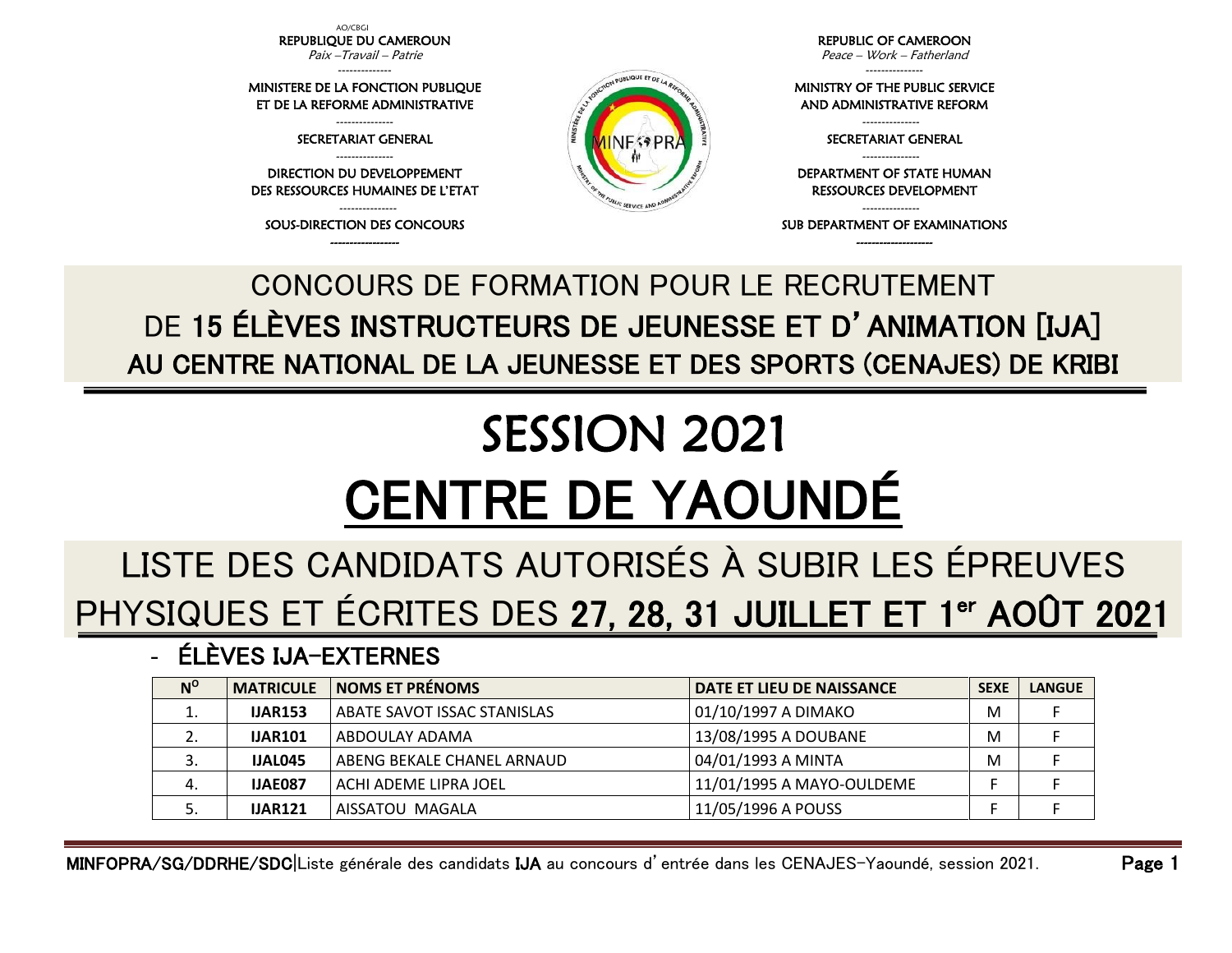| 6.  | <b>IJAR144</b> | ALENGA TRISTANS JUNIOR                   | 29/04/1997 A MESSOK          | M  | F |
|-----|----------------|------------------------------------------|------------------------------|----|---|
| 7.  | <b>IJAR078</b> | ALIMA ENAMA SERGES ALAIN                 | 21/09/1994 A KOUTABA MATAKET | M  | F |
| 8.  | <b>IJAR124</b> | AMBANE MOISE                             | 08/08/1996 A ZOETELE         | M  | F |
| 9.  | <b>IJAR162</b> | AMBOMO NGONO JEAN PASCAL                 | 08/03/1998 A YAOUNDE         | M  | F |
| 10. | <b>IJAR085</b> | BALENG NGOWE PROSPER NOEL                | 25/12/1994 A MFOU            | M  | F |
| 11. | <b>IJAR011</b> | <b>BANDJE FRANKLINE CAROLE MIMOSETTE</b> | 10/05/1991 A OMBESSA         | F  | F |
| 12. | <b>IJAR105</b> | <b>BEKOU TATIANA</b>                     | 10/11/1995 A YAOUNDE         | F  | F |
| 13. | <b>IJAR035</b> | BELLA MBERGA EMMA ERINE                  | 14/05/1992 A MFOU            | F  | F |
| 14. | <b>IJAR186</b> | <b>BENA BONAVENTURE JOSUE</b>            | 12/03/1999 A YAOUNDE         | M  | F |
| 15. | <b>IJAR120</b> | BETE ANGELE SALOME ALINE                 | 26/04/1996 A YAOUNDE         | F  | F |
| 16. | <b>IJAR091</b> | <b>BIANBE PAWI CYRILLE PATRICE</b>       | 18/03/1995 A MAROUA          | M  | F |
| 17. | <b>IJAR213</b> | <b>BIDOUNG I EMMANUEL SYLVAIN</b>        | 05/01/2002 A MBONO OKOLAT    | M  | F |
| 18. | <b>IJAE114</b> | <b>BIENG LIONEL FLORANT</b>              | 15/01/1996 A BITOUALA        | M  | F |
| 19. | <b>IJAR074</b> | <b>BILOA EBODE ERNESTINE</b>             | 01/08/1994 A YAOUNDE         | F  | F |
| 20. | <b>IJAL167</b> | BILOUNGA BI NDONGO EMILE VALERY-LARRY    | 27/04/1998 A EBOLOWA         | M  | F |
| 21. | <b>IJAR133</b> | BISSENE ONANA JUSTIN JUNIOR              | 09/01/1997 A YAOUNDE         | M  | F |
| 22. | <b>IJAR190</b> | <b>BOMO BOMO GLENN JUNIOR</b>            | 20/05/1999 A SANGMELIMA      | м  | F |
| 23. | <b>IJAR088</b> | <b>BOULMO ALBERT</b>                     | 25/01/1995 A TOULOUM         | M  | F |
| 24. | <b>IJAR165</b> | DALI MTARI FLORA ELODIE                  | 28/03/1998 A BATOURI         | F  | F |
| 25. | <b>IJAR095</b> | <b>DAMSO FELIX</b>                       | 15/05/1995 A KALI            | M  | F |
| 26. | <b>IJAR221</b> | <b>DIBE MARCEL</b>                       | 31/01/2003 A NKOTENG         | M  | F |
| 27. | <b>IJAY150</b> | DIDIER-STEPHANE ULRICHE ABANDA           | 01/08/1997 A YAOUNDE         | M  | F |
| 28. | <b>IJAR112</b> | DIEUDONNE DUHOU                          | 01/01/1996 A TOUROUA         | M  | F |
| 29. | <b>IJAR089</b> | DIHOU NJIPLI LEA LARISSA                 | 04/03/1995 A BANGOUA         | F  | F |
| 30. | <b>IJAR071</b> | DIKOULA BASSAM JEAN LAMBERT              | 04/04/1994 A LAGDO           | м  | F |
| 31. | <b>IJAE006</b> | DJAKBE RIMBE                             | 14/07/1990 A BARE            | M  | F |
| 32. | <b>IJAE027</b> | <b>DJONWE PIERRE</b>                     | 12/12/1991 A TOLOMBERE       | M  | F |
| 33. | <b>IJAR050</b> | DOMCHE ANNICK SORELLE                    | 03/06/1993 A BANDENKOP       | F  | F |
| 34. | <b>IJAR052</b> | EDZIDZOMO JEAN PIERRE BRICE              | 10/08/1993 A EFOULAN         | М  | F |
| 35. | IJAL077        | ELOM MEDJO MADELEINE                     | 01/09/1994 A EBOLOWA         | F. | F |
| 36. | <b>IJAR020</b> | <b>EMINI BERTIN CLAUDE</b>               | 02/08/1991 A NSEM            | M  | F |
| 37. | <b>IJAR217</b> | <b>EMTSE AWOTKANE FLORE</b>              | 23/05/2002 A NTUI            | F  | F |
| 38. | <b>IJAL178</b> | <b>ENGOULOU NDZENE TOBIE</b>             | 30/09/1998 A ENONGAL         | М  | F |
|     |                |                                          |                              |    |   |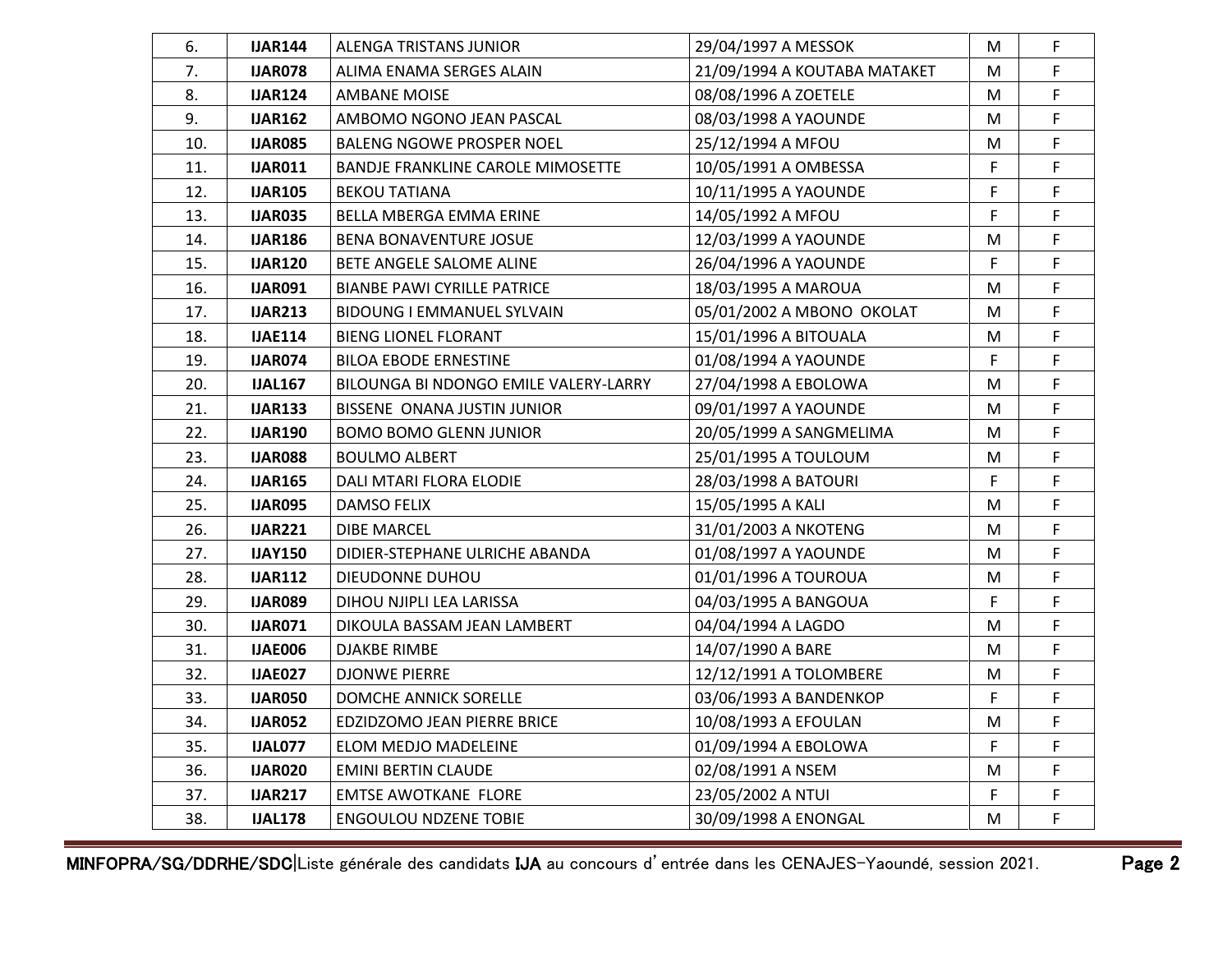| 39. | IJAL007        | ETO'O VALERY WILFRED                     | 25/07/1990 A KRIBI        | M  | F  |
|-----|----------------|------------------------------------------|---------------------------|----|----|
| 40. | <b>IJAR065</b> | EVINA ELLA LANDRY                        | 01/01/1994 A BAFOUSSAM    | M  | F  |
| 41. | <b>IJAR103</b> | EWANE UM JUSTINE RITA                    | 27/09/1995 A YAOUNDE      | F  | F  |
| 42. | <b>IJAE145</b> | EYENGA ZOMO RAFAELA TERESA               | 04/05/1997 A MIMBOMAN I   | F  | F  |
| 43. | <b>IJAR008</b> | FAUSTIN JEAN JACQUES LEMA                | 13/09/1990 A NANGA EBOKO  | М  | F  |
| 44. | <b>IJAR098</b> | FIGUI MEKONGO HELENE LINDA               | 24/06/1995 A PALLISCO     | F  | F  |
| 45. | <b>IJAR097</b> | FONGAING DJEMMO ARISTIDE CHRISPAIN       | 24/05/1995 A MBANGA       | M  | F  |
| 46. | <b>IJAR104</b> | GANA ZIBAY MARTIN                        | 19/10/1995 A KILDA GABOUA | M  | F  |
| 47. | IJAR094        | <b>GOMPI BONOU GUILAINE</b>              | 01/05/1995 A YAOUNDE      | F  | F  |
| 48. | <b>IJAR100</b> | <b>HEUMI TCHANA MARDOCHEE</b>            | 10/08/1995 A CAMPO        | М  | F  |
| 49. | <b>IJAR031</b> | KAMOGNE RAYMOND                          | 10/01/1992 A NDOTTO III   | м  | F. |
| 50. | <b>IJAR079</b> | KANA ONGUENE SYLVIANE AUDREY             | 10/10/1994 A YAOUNDE      | F  | F. |
| 51. | <b>IJAE146</b> | KELEKOTTO MEBOUBO DANIEL ARNOLD          | 29/05/1997 A LOMIE        | М  | F  |
| 52. | <b>IJAR183</b> | KENTSA DJOUMESSI SANDRA                  | 09/02/1999 A FONGO TONGO  | F. | F  |
| 53. | <b>IJAL207</b> | KITIO JULEX WILFRED                      | 25/04/2001 A BAFOU        | M  | F  |
| 54. | <b>IJAE208</b> | KOMBO DIEUDONNE STEVEN                   | 09/05/2001 A BETARE-OYA   | М  | F  |
| 55. | <b>IJAR021</b> | LESSOMO ALAIN ROLAND                     | 03/08/1991 A YAOUNDE      | M  | F. |
| 56. | <b>IJAR180</b> | LISSOM NDOI EMMANUEL JUNIOR              | 19/12/1998 A MAKAK        | М  | F  |
| 57. | <b>IJAE220</b> | LOUMO CAMILLE DAISY                      | 29/01/2003 A KENTZOU      | F  | F  |
| 58. | <b>IJAR191</b> | MADA TETSOUOP ANGELE ARINE               | 12/09/1999 A BAMEKA       | F  | F  |
| 59. | <b>IJAR134</b> | <b>MAFOTSANG VARENE SANDRINE</b>         | 10/01/1997 A MBOUDA       | F  | F  |
| 60. | <b>IJAR028</b> | MAGUEYA TOGUO LARISSA                    | 20/12/1991 A YAOUNDE      | F  | F  |
| 61. | <b>IJAR060</b> | MAIGARI PAPY WILLIAMS                    | 22/11/1993 A BAFOUSSAM    | M  | F  |
| 62. | <b>IJAE176</b> | MAKOA NADIA CARINE                       | 31/08/1998 A BERTOUA      | F  | F  |
| 63. | <b>IJAR147</b> | <b>MAKUETCHE OUMBE EDITH ALVINE</b>      | 04/06/1997 A YAOUNDE      | F  | F. |
| 64. | <b>IJAR201</b> | MANDA NTSAMA ELISABETH JEANNE DE CHANTAL | 05/06/2000 A YAOUNDE      | F  | F  |
| 65. | <b>IJAR125</b> | MANG LAW MELODIE                         | 18/08/1996 A NGAOUNDERE   | F  | F  |
| 66. | <b>IJAL158</b> | MATCHINDA KELLER MARIE HUGUETTE          | 07/01/1998 A AMBAM        | F  | F  |
| 67. | <b>IJAR005</b> | MBARBE LAMO BENJAMIN                     | 11/03/1990 A BAGODO       | М  | F  |
| 68. | <b>IJAR188</b> | MBEDFAWA OLIVINE                         | 16/03/1999 A GAGABA       | F  | F  |
| 69. | <b>IJAR159</b> | <b>MBONGA KITIO BOLEGNE</b>              | 05/02/1998 A YAOUNDE      | F. | F. |
| 70. | <b>IJAE187</b> | <b>MBOUTOU BORIS KEVIN</b>               | 13/03/1999 A BERTOUA      | M  | F  |
| 71. | <b>IJAR070</b> | MEDJOH JEAN PIERRE SEMARD ULRICH         | 11/03/1994 A AKOM II      | M  | F  |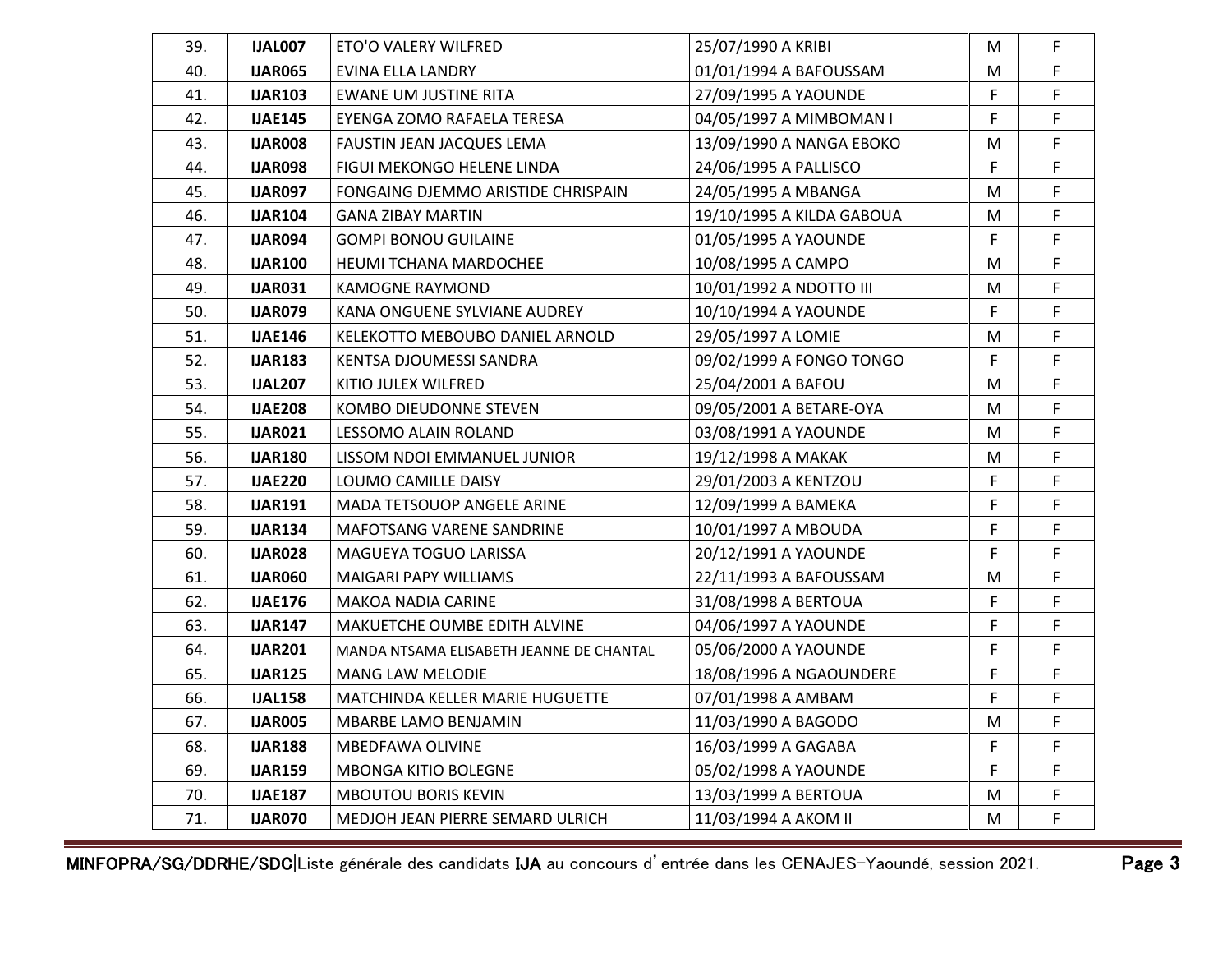| 72.  | <b>IJAR222</b> | <b>MEKONG JOSEPH NELSON</b>            | 08/08/2003 A YAOUNDE         | M | F |
|------|----------------|----------------------------------------|------------------------------|---|---|
| 73.  | <b>IJAE039</b> | <b>MELIKI COLLINS MARTIAS</b>          | 09/08/1992 A DIANG           | M | F |
| 74.  | IJAR044        | <b>MENDOMO ELIANE DORETTE</b>          | 03/01/1993 A EFOUFOUP AYOS   | F | F |
| 75.  | <b>IJAR040</b> | MENGUE EMVANA ARIELLE                  | 24/09/1992 A METET           | F | F |
| 76.  | <b>IJAR073</b> | MENGUE EBE CATHERINE LAURE             | 10/04/1994 A EKIEMBIE I      | F | F |
| 77.  | <b>IJAR113</b> | <b>MESSE THOMAS FLAVIEN</b>            | 14/01/1996 A DONEMKENG       | M | F |
| 78.  | <b>IJAR032</b> | <b>MEUMIOC FANKEM</b>                  | 29/01/1992 A BAPA            | M | F |
| 79.  | <b>IJAR076</b> | MINKOH NGUET FELICITE STEPHANIE LEONIE | 10/08/1994 A NDOTTO III      | F | F |
| 80.  | <b>IJAR152</b> | <b>MINKOS TSIENG GLWADYS FLORA</b>     | 19/09/1997 A BERTOUA         | F | F |
| 81.  | <b>IJAR118</b> | MOGARA GEREMIE                         | 30/03/1996 A NOULDAIRA       | M | F |
| 82.  | <b>IJAR108</b> | <b>MONTI CESAR BERTRAND</b>            | 12/12/1995 A SANGMELIMA      | M | F |
| 83.  | <b>IJAL038</b> | <b>MONTY MATHURIN</b>                  | 05/06/1992 A BIMENGUE        | M | F |
| 84.  | <b>IJAR107</b> | MVE MVE SIMON PIERRE                   | 08/12/1995 A YAOUNDE         | М | F |
| 85.  | <b>IJAL206</b> | MVOGO AKOULA SOPHIE DAINA              | 21/04/2001 A TIGNERE         | F | F |
| 86.  | <b>IJAR157</b> | NAMEKONG NGNINTEDEM KEVINE             | 06/01/1998 A MBOUDA          | F | F |
| 87.  | <b>IJAR160</b> | NDJALA NANCY CARELLE                   | 12/02/1998 A MEYOMESSALA     | F | F |
| 88.  | IJAL049        | NDOUM ENGO GASTON DONALD               | 02/06/1993 A MEYO-VILLE      | м | F |
| 89.  | <b>IJAR067</b> | NDOUMOU EBAH PASCAL THIERRY            | 12/01/1994 A YAOUNDE         | M | F |
| 90.  | <b>IJAR026</b> | NGAH CLEMENTINE                        | 02/12/1991 A MINKAMA         | F | F |
| 91.  | <b>IJAE096</b> | NGBANGAKO MIKOK MARLYSE REINE          | 21/05/1995 A SANGMELIMA      | F | F |
| 92.  | <b>IJAR083</b> | NGINDJEL BARBARA PUJOL                 | 11/12/1994 A MADOUMBA        | F | F |
| 93.  | <b>IJAR155</b> | NGNIMBEN LIZANIE                       | 20/10/1997 A NYAMBOYA        | F | F |
| 94.  | <b>IJAR004</b> | NGO BAONGA BILONG FRANCINE             | 05/03/1990 A KOMBE           | F | F |
| 95.  | <b>IJAR036</b> | NGO NJOCK                              | 15/05/1992 A MATOMB          | F | F |
| 96.  | <b>IJAR092</b> | NGONO MARIE CAROLE                     | 22/04/1995 A YAOUNDE         | F | F |
| 97.  | <b>IJAL175</b> | NGONO ODILE ARIANE                     | 28/08/1998 A EBOLOWA         | F | F |
| 98.  | <b>IJAR215</b> | NGOUME ANDA SILVESTRE                  | 22/04/2002 A YAOUNDE         | M | F |
| 99.  | <b>IJAR141</b> | NGUELE JEAN CHRISTIAN                  | 10/04/1997 A YAOUNDE         | М | F |
| 100. | <b>IJAR135</b> | NKE NKOUMA JEAN PARFAIT                | 12/01/1997 A YAOUNDE         | М | F |
| 101. | <b>IJAR199</b> | NKOLO NDJALA ILONE PAULE               | 12/04/2000 A BENGBIS         | М | F |
| 102. | <b>IJAR109</b> | NKOP ROMARIC JESSIE                    | 12/12/1995 A NGOULMAKONG     | M | F |
| 103. | <b>IJAR003</b> | NNOMO BERNADETTE DANIELLE              | 21/02/1990 A YAOUNDE         | F | F |
| 104. | <b>IJAR142</b> | NTAMACK MASSOGUI FABIEN JUNIOR         | 10/04/1997 A EKOUNOU YAOUNDE | М | F |
|      |                |                                        |                              |   |   |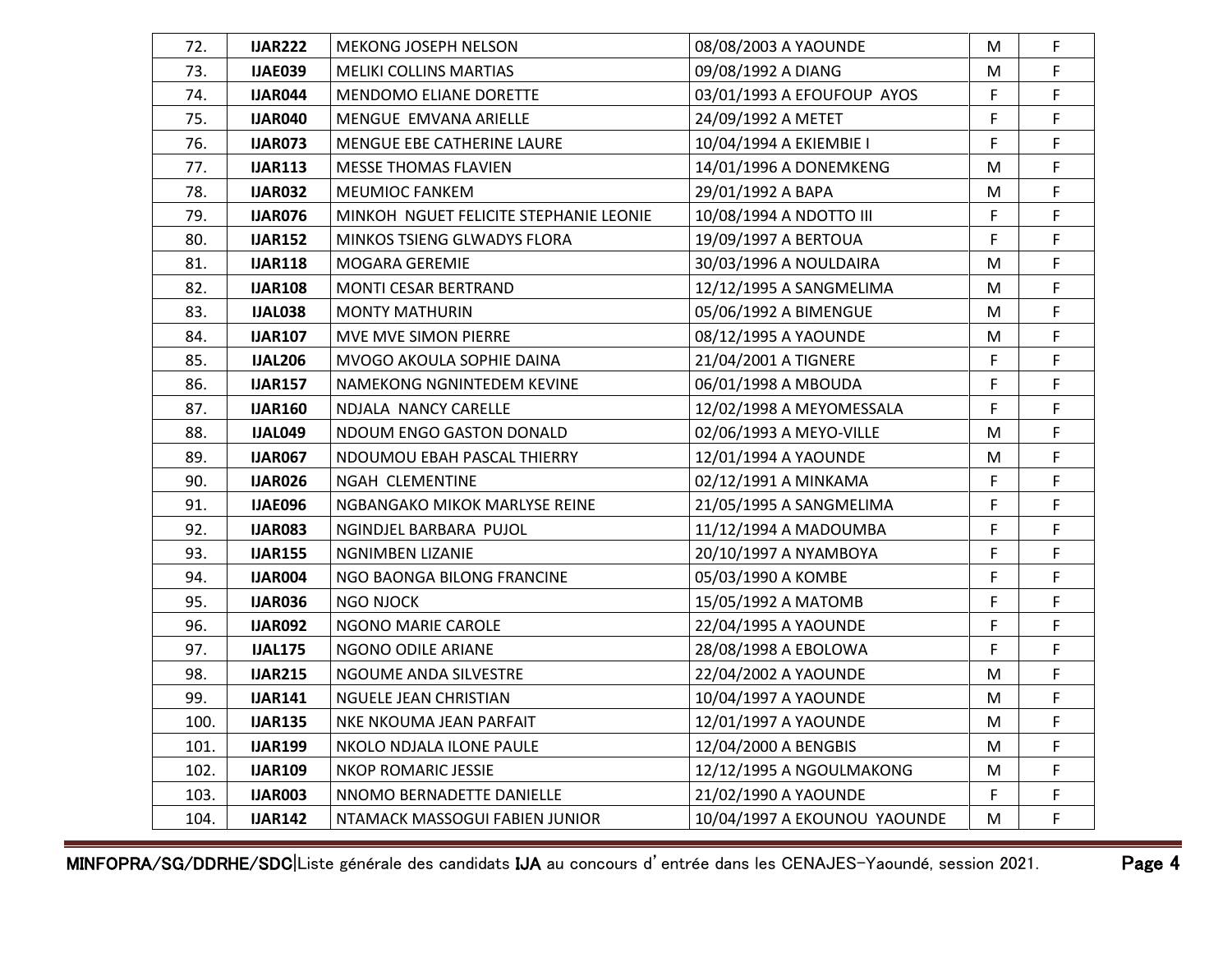| 105. | <b>IJAR148</b> | <b>NTENKEU ESTHER</b>             | 15/06/1997 A YABASSI           | F | $\mathsf F$ |
|------|----------------|-----------------------------------|--------------------------------|---|-------------|
| 106. | <b>IJAR024</b> | NTSAMA MENDOUGA ALBERT YVES       | 18/11/1991 A YAOUNDE           | M | F           |
| 107. | <b>IJAE014</b> | NTSIBOT STEPHANE                  | 04/06/1991 A DJOLEMPOUM        | M | F           |
| 108. | <b>IJAL037</b> | NTYAM ASTRIDE NATHALIE            | 26/05/1992 A MESSAMA II        | F | F           |
| 109. | <b>IJAE211</b> | NYANGONO SANDRINE                 | 03/12/2001 A BETARE-OYA        | F | F           |
| 110. | <b>IJAR072</b> | NYATCHOUMI YOMI ARMELLE           | 09/04/1994 A EFOK              | F | F.          |
| 111. | <b>IJAR025</b> | NYAVOM CATHERINE                  | 28/11/1991 A NANGA EBOKO       | F | F           |
| 112. | <b>IJAR012</b> | ONDOUA OVANDA FREDDY              | 28/05/1991 A SANGMELIMA        | M | F           |
| 113. | <b>IJAR019</b> | OTTOU NDZAMBANA GABRIEL           | 01/08/1991 A YAOUNDE           | M | F           |
| 114. | <b>IJAR054</b> | <b>OTTOU PAUL MERLIN</b>          | 25/09/1993 A SANGMELIMA        | M | F           |
| 115. | <b>IJAR130</b> | RETAOGA GASSINA                   | 21/11/1996 A DOUKOULA          | M | F.          |
| 116. | <b>IJAR174</b> | <b>SAINANG JONAS</b>              | 25/08/1998 A BADJAVA MOUTOURWA | M | F           |
| 117. | <b>IJAL131</b> | SALAMATOU ALI NGAMBO              | 01/01/1997 A ENONGAL           | M | F           |
| 118. | <b>IJAR161</b> | SAMBOUKEL TATIANA ARIANE          | 05/03/1998 A ZOKADOUMA         | F | F           |
| 119. | <b>IJAE061</b> | SONGO ANORE JUNIOR                | 05/12/1993 A NDOKOBOU          | M | F           |
| 120. | <b>IJAR110</b> | <b>TAIGA GASTON</b>               | 25/12/1995 A DOUBANE           | M | F           |
| 121. | <b>IJAR093</b> | TCHAMGUEU NGANKAM KEVINE LETISSIA | 22/04/1995 A DOUALA            | F | F           |
| 122. | <b>IJAR056</b> | TIENTCHOU TCHANGOUE CORINNE       | 14/10/1993 A GAROUA            | F | F           |
| 123. | <b>IJAR099</b> | TIRMO VALENTIN                    | 01/08/1995 A NTSAMA            | M | F           |
| 124. | <b>IJAR084</b> | TOGODNE SUZANNE BASSINGA          | 23/12/1994 A DABOU DOUKOULA    | F | F.          |
| 125. | <b>IJAR033</b> | TOKSIA LAMNA TONNERRE             | 29/01/1992 A YAGOUA            | M | F           |
| 126. | <b>IJAR066</b> | <b>TSAGUE YMELE BEAUCLAIRE</b>    | 05/01/1994 A BAMENDOU          | M | F           |
| 127. | <b>IJAR018</b> | TSAYO KENNE PRUDENCE              | 05/07/1991 A KRIBI             | F | F           |
| 128. | <b>IJAE043</b> | <b>WANLA VICTOR</b>               | 31/12/1992 A MBANG MBARHAY     | M | F           |
| 129. | <b>IJAR216</b> | <b>WOUDI JACQUELINE</b>           | 01/05/2002 A POUSS             | F | F           |
| 130. | <b>IJAR053</b> | YAALA BEKA MARIE DANIELE          | 08/09/1993 A YAOUNDE           | F | F           |
| 131. | <b>IJAR156</b> | YADA JEAN MARIE                   | 02/11/1997 A NGONG             | M | F.          |
| 132. | <b>IJAR042</b> | YAH HAMASSOUMOU NGOON             | 07/10/1992 A BANYO             | F | F           |
| 133. | <b>IJAR106</b> | YANIMA PALOU CARINE               | 30/11/1995 A GAROUA            | F | F.          |
| 134. | <b>IJAE129</b> | <b>ZOOH SANDRINE</b>              | 15/11/1996 A MBOULAYE-BERTOUA  | F | F           |
|      |                | שבו המוחומה המוחדשה ומו           |                                |   |             |

#### • ANGLOPHONE CANDIDATES

| 12E<br>⊥ລວ | $IIANOM^-$ | <b>ANNIC</b><br>ENG.<br>.<br>. <i>. .</i> .<br>·MG<br>$\Lambda$<br>- AZ L<br>пı<br><b>TUDENIL</b><br>≣ IN E | DOUAL,<br>$\mathbf{A}$<br><b>001</b> |  |
|------------|------------|-------------------------------------------------------------------------------------------------------------|--------------------------------------|--|
|            |            |                                                                                                             |                                      |  |